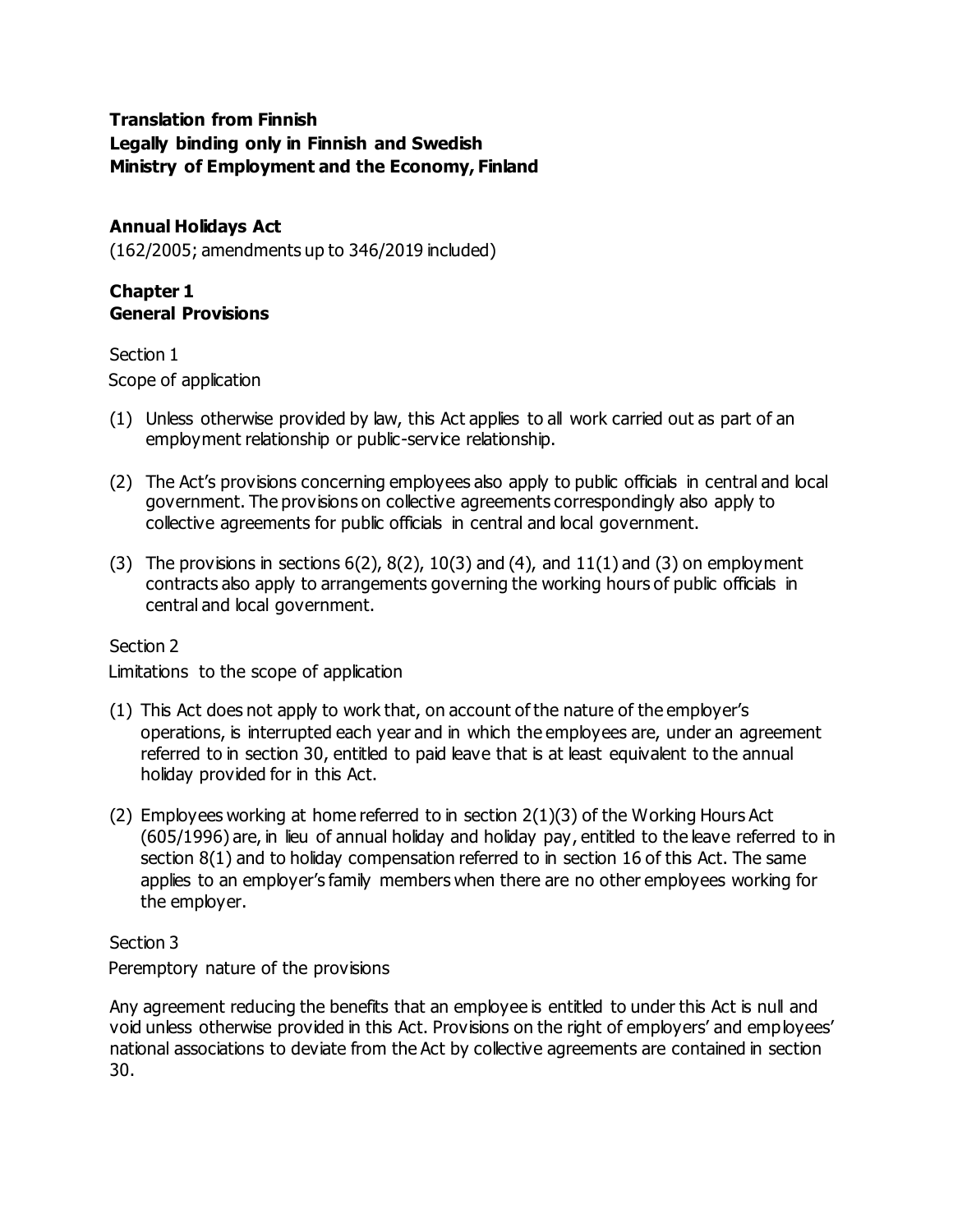Section 4 **Definitions** 

For the purposes of this Act:

- 1) the holiday credit year means the period from 1 April to 31 March inclusive;
- 2) the holiday season means the period from 2 May to 30 September inclusive;
- 3) a weekday means a day other than Sundays, church festivals, Independence Day, Christmas Eve, Midsummer Eve, Easter Saturday and the First of May.

# **Chapter 2 Length of annual holiday**

Section 5 Earning annual holiday

- (1) An employee is entitled to two and a half weekdays of holiday for each full holiday credit month. However, the entitlement is two weekdays of holiday for each full holiday credit month if, by the end of the holiday credit year, the duration of the employment relationship has been an uninterrupted period of less than one year. When the number of days holiday is calculated, any fraction of a day is rounded up to constitute one full day of holiday.
- (2) The earning of annual holiday shall continue uninterrupted if the employee transfers directly to the service of an employer which, on the basis of ownership, agreement or some other arrangement, is controlled by:
	- 1) the previous employer;
	- 2) one or more persons who have a close relationship with the previous employer as referred to in section 3 of the Act on the Recovery of Property to the Estate of a Bankrupted Person (758/1991); or
	- 3) persons referred to in paragraphs 1 and 2 together.
- (3) The period during which employment is suspended because the employee is doing active military service referred to in the Conscription Act (1438/2007), voluntary military service referred to in the Act on Women's Voluntary Military Service (194/1995) or non-military service referred to in the Non-Military Service Act (1446/2007) is not included in the period of uninterrupted employment referred to in subsection 1 above. (1448/2007)

## Section 6

Full holiday credit month

(1) A calendar month during which an employee has accumulated at least 14 days at work or the equivalent of days at work, as referred to in section  $7(1)$  and  $(2)$ , is considered to be a full holiday credit month.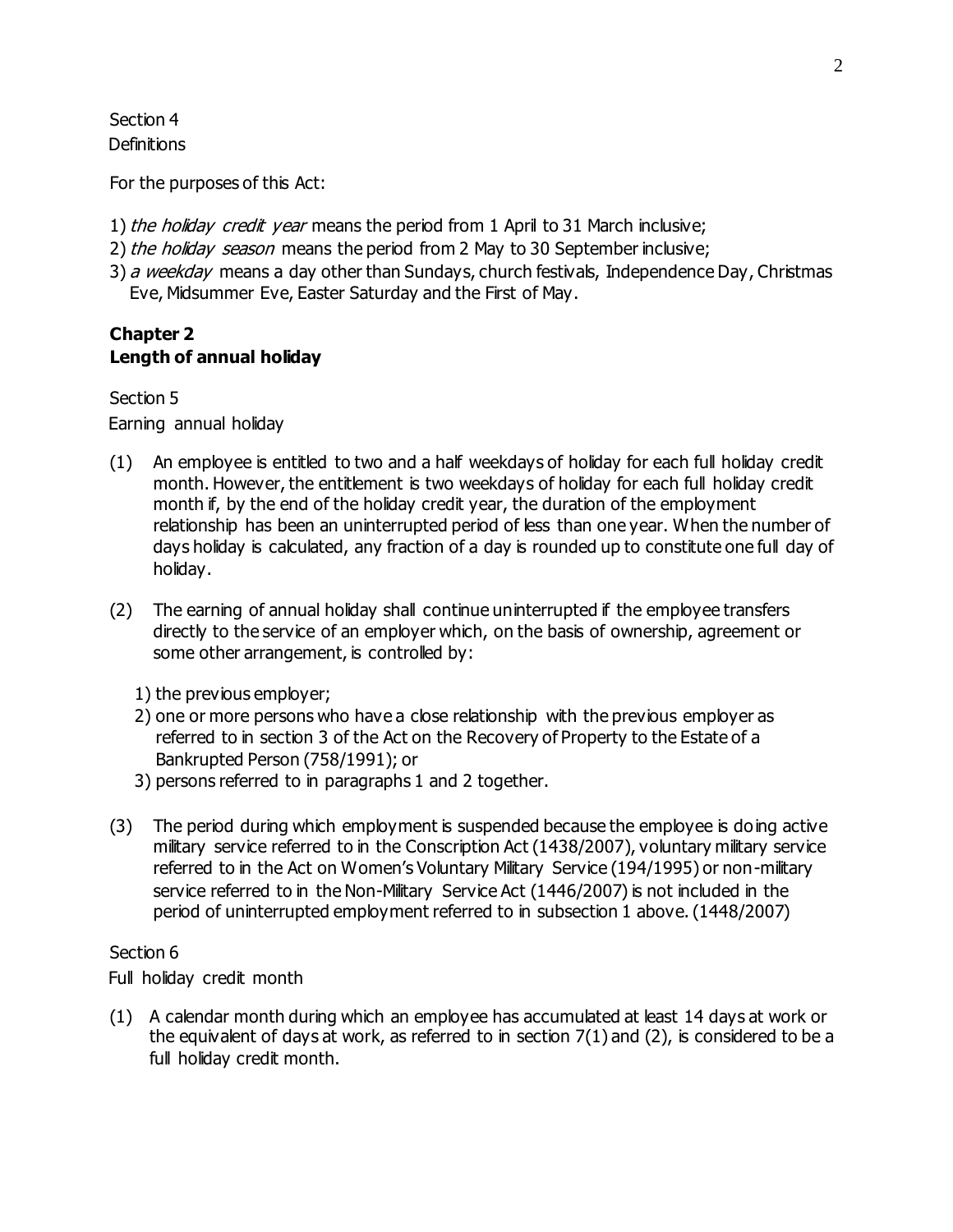(2) If, in accordance with the employee's contract, the employee works on so few days that he or she does not therefore accumulate 14 days at work in any month or accumulates 14 days at work in only some of the calendar months, a full holiday credit month is considered to be a calendar month during which the employee has accumulated at least 35 hours at work or the equivalent of hours at work as referred to in section 7.

# Section 7

Period equivalent to time at work

- (1) Any period of absence from work for which the employer is by law obliged to pay the employee is considered to be a period equivalent to time at work. Any period during which an employee is absent from work because of time off granted for the purpose of adjusting working hours to ensure that his or her average weekly working hours do not exceed the statutory maximum is also considered to be a period equivalent to time at work. However, of the days off granted to adjust weekly working hours during one particular calendar month, only those days off in excess of four are considered to be equivalent to time at work, unless the leave has been granted as an uninterrupted period of more than six weekdays.
- (2) During an employment relationship, those working days and working hours when the employee has been unable to work for the reasons set out below are also considered to be equivalent of days at work:

1) special maternity leave, temporary child-care leave, and absence for compelling family reasons laid down in Chapter 4, sections 1, 6 and 7 of the Employment Contracts Act (55/2001) respectively, or a total of at most 156 days of maternity and parental leave and correspondingly 156 days of paternity and parental leave per one childbirth or adoption; (182/2016)

2) illness or accident, in which case the maximum is 75 working days in one holiday credit year; even if the incapacity continues uninterrupted into the next holiday credit year, the maximum total for the illness or accident will be 75 working days;

3) medical rehabilitation prescribed by a doctor for treating an occupational disease or an accident and aimed at restoring or preserving working capacity, in which case the maximum is 75 working days during one holiday credit year; even if the rehabilitation continues uninterrupted into the next holiday credit year, the maximum total for the rehabilitation period will be 75 working days;

4) an order issued by the authorities aimed at preventing a disease from spreading;

5) study leave referred to in the Study Leave Act (273/1979), in which case the maximum is 30 working days during one holiday credit year and only if the employee has returned to work immediately after the study leave;

6) participation in training required for the job and with the consent of the employer, in which case the employer and the employee may agree that only 30 working days at a time can be equivalent to days at work;

7) lay-offs, in which case the maximum is 30 working days at a time;

8) shortened working weeks equivalent to lay-offs or other comparable working-hour arrangements, in which case the maximum is six months at a time; if such working-hours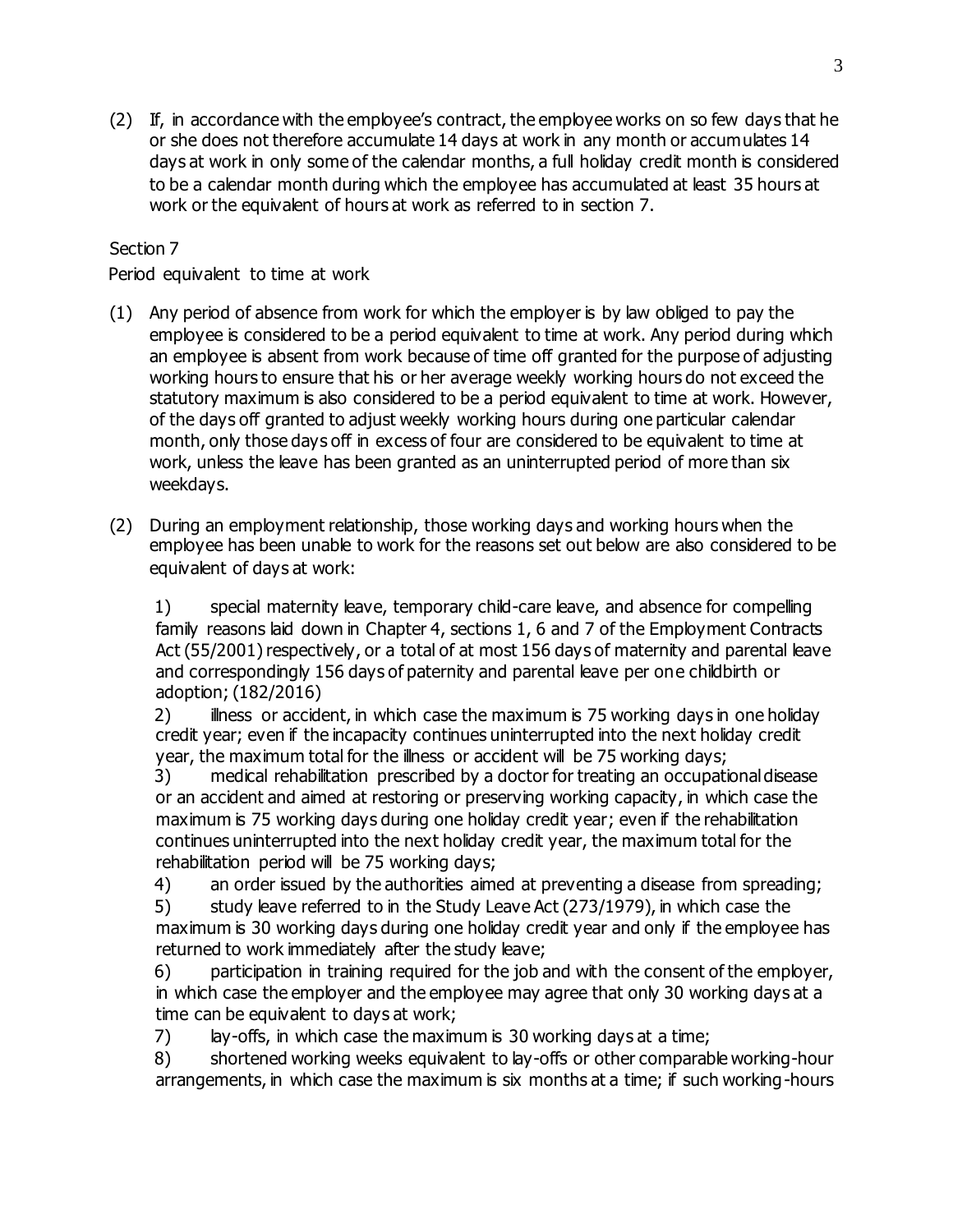arrangements continue interrupted after the end of the holiday credit year, a new six month period is calculated from the start of the new holiday credit year;

9) reserve training or extra service, or supplementary service referred to in section 58 or extra service referred to in section 64 of the Non-Military Service Act; or (1448/2007)

10) carrying out of public duties of an elected official or appearance as a witness, which, by law, may not be refused or which may only be refused for special reasons laid down by law.

(3) When applying subsection 2 to employees referred to in section 6(2), the period equivalent to time at work is considered to be a maximum of 182 calendar days in cases referred to in subsection 2(1), a maximum of 105 calendar days in cases referred to in subsection 2(2) and (3), and a maximum of 42 calendar days in cases referred to in subsection 2(5) and (7). When the period of absence is calculated, the absence is considered to have started on the first day on which the employee was absent from work and to have ended on the day on which the grounds for absence expired if the date was agreed or determined in advance, and in other cases on the day of absence preceding the return to work. In these cases, the hours that the employee would, in accordance with his or her contract, have spent at work had he or she not been absent are considered to be hours equivalent to hours at work. (182/2016)

#### Section 7 a (346/2019) **\***

Right to additional leave days to supplement the employee's annual holiday to compensate for periods of absence from work due to sickness, accident or medical rehabilitation

An employee shall be entitled to additional leave days to supplement their annual holiday if they have not earned at least 24 annual leave days during a full leave-earning year because of absence from work referred to in section 7, subsection 2, paragraph 2 or 3. However, the entitlement to additional leave will cease after 12 months of uninterrupted absence. Absence is interrupted by days or hours at work in between periods of absence that entitle to a full leaveearning month. Meanwhile absence is not interrupted by days or hours at work during which the employee's work is based on an agreement for part-time work referred to in chapter 2, section 11 a of the Employment Contracts Act.

The employee shall be entitled to a remuneration corresponding to their regular or average wage for the additional leave days.

The provisions of granting annual leave shall apply to the granting of additional leave days. Provisions concerning the time at which holiday pay and holiday compensation are paid shall apply to the remuneration payable for additional leave days.

## Section 8

The employee's right to be given leave

(1) An employee who, in accordance with his or her contract, works for less than 14 days or35 hours during all calendar months is, during the employment relationship, entitled to two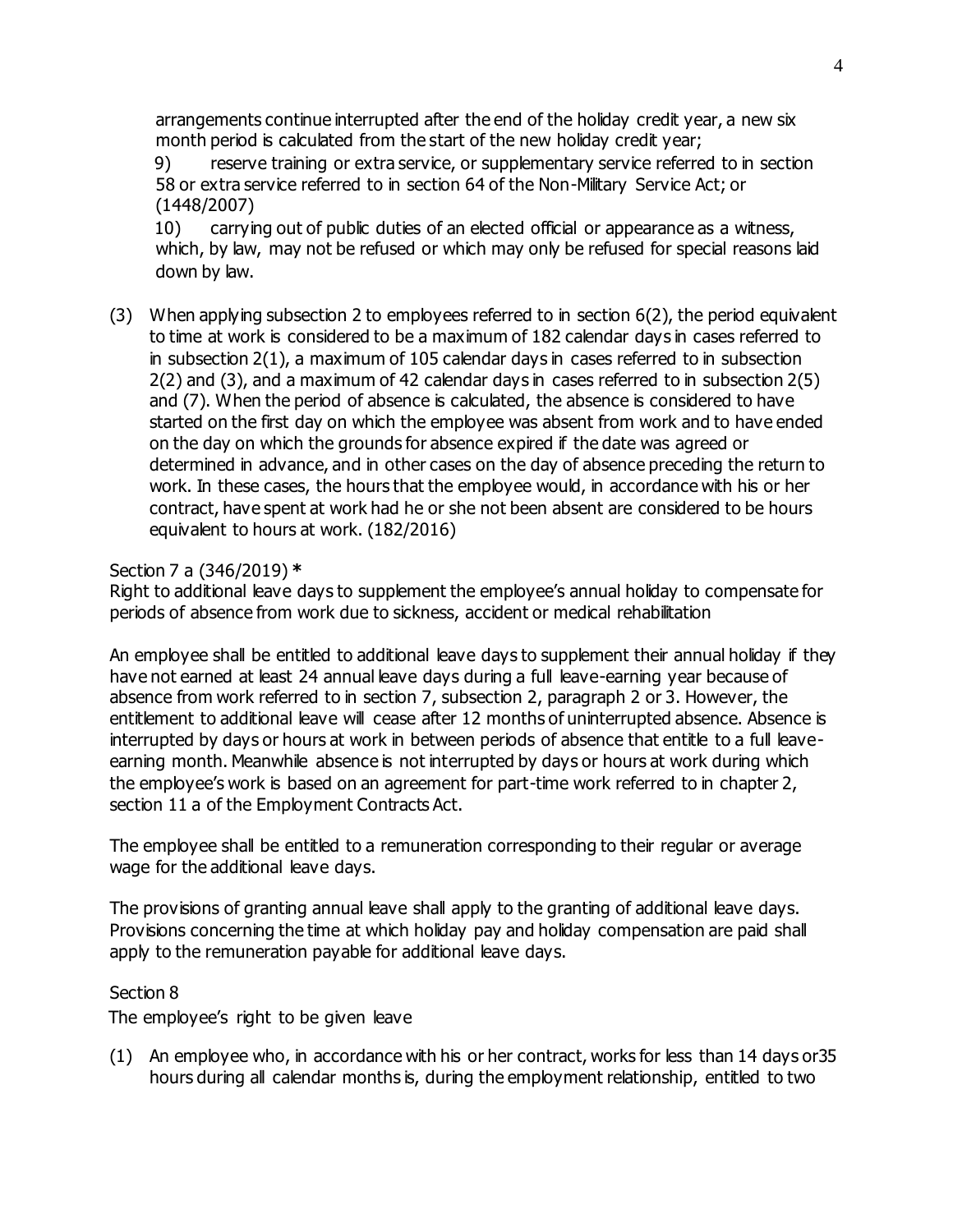weekdays of leave for each calendar month in which the employment relationship has been in force if he or she so desires. Provisions on the holiday compensation payable for such a period of leave are contained in sections 16 and 19.

- (2) An employee who has worked for the same employer under repeated fixed-term employment contracts in the manner referred to in Chapter 1, section 5 of the Employment Contracts Act, is entitled to take leave equivalent to the holiday determined under sections 5-7 of this Act, to the extent that such holiday has not been taken, if he or she so desires.
- (3) The employee must give notification of his or her desire to take leave before the start of the holiday season. The provisions in sections 20-26 on the granting of annual holiday shall be observed in the granting of leave, as applicable.

## **Chapter 3 Holiday pay**

## Section 9

General provision on holiday pay

- (1) An employee has the right to receive at least his or her regular or average pay for the time of his or her annual holiday, as laid down in this Act.
- (2) Fringe benefits included in the pay must be given in full during the period of annual holiday. Fringe benefits that are not available to the employee during the period of annual holiday are paid as monetary compensation instead.

## Section 10 (276/2013)

Holiday pay based on weekly or monthly pay

- (1) An employee whose pay has been agreed on a weekly basis or on the basis of a longer period also has the right to receive this pay for the period of his/her annual holiday. If, for the time at work during the holiday credit year, the employee has, in addition to weekly or monthly pay, received or is due other pay that is not related to temporary conditions, this shall be included in the holiday pay calculation as laid down in section  $11(1)$  and (2).
- (2) If an employee is not on annual holiday for the whole pay period, the pay for the time on holiday is calculated on a pro rata basis in relation to the time spent at work, ensuring that it is equivalent to the pay otherwise given to the employee for a corresponding period.
- (3) If an employee referred to in section 6(2) above has, in accordance with the employee's contract, so few working hours that for this reason not all calendar months are full holiday credit months, his or her holiday pay is calculated as laid down in section 12.
- (4) Holiday pay shall also be calculated according to section 12, when the employee's working time and correspondingly his or her salary has changed significantly during the holiday credit year. If changes have only taken place after the holiday credit year has come to an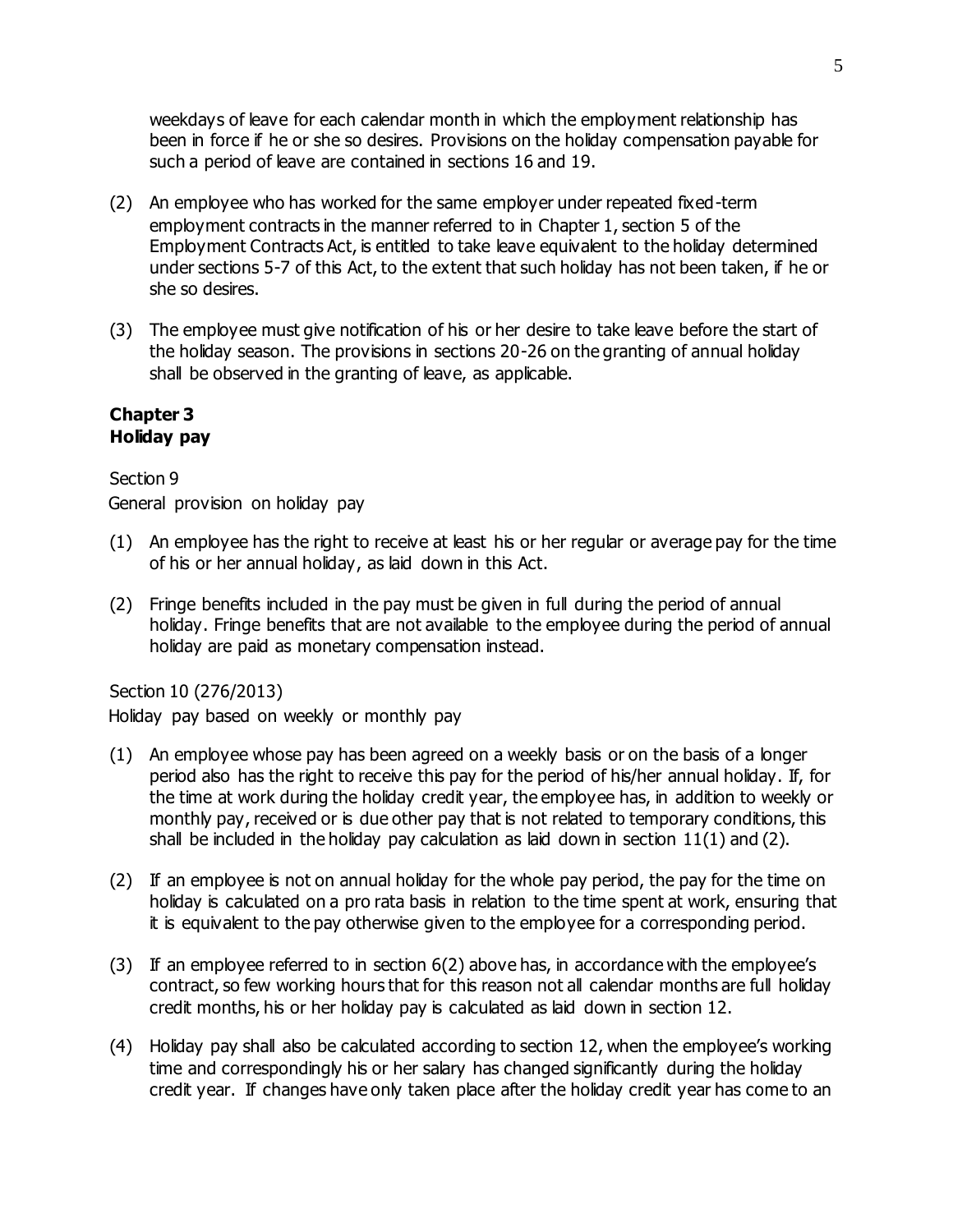end, but before the employee goes on his or her annual holiday or part of their holiday leave, holiday pay shall be calculated according to the employee's working time and weekly or monthly salary during the previous holiday credit year.

#### Section 11

Holiday pay based on average daily pay

(1) The holiday pay of an employee who is not receiving weekly or monthly pay and who, in accordance with an agreement, works at least 14 days per calendar month, is calculated by multiplying his or her average daily pay by a multiplier determined according to the number of days holiday:

Number of days holiday Multiplier

| $\overline{c}$ | 1.8  |
|----------------|------|
| 3              | 2.7  |
| 4              | 3.6  |
| 5              | 4.5  |
| 6              | 5.4  |
| 7              | 6.3  |
| 8              | 7.2  |
| 9              | 8.1  |
| 10             | 9.0  |
| 11             | 9.9  |
| 12             | 10.8 |
| 13             | 11.8 |
| 14             | 12.7 |
| 15             | 13.6 |
| 16             | 14.5 |
| 17             | 15.5 |
| 18             | 16.4 |
| 19             | 17.4 |
| 20             | 18.3 |
| 21             | 19.3 |
| 22             | 20.3 |
| 23             | 21.3 |
| 24             | 22.2 |
| 25             | 23.2 |
| 26             | 24.1 |
| 27             | 25.0 |
| 28             | 25.9 |
| 29             | 26.9 |
| 30             | 27.8 |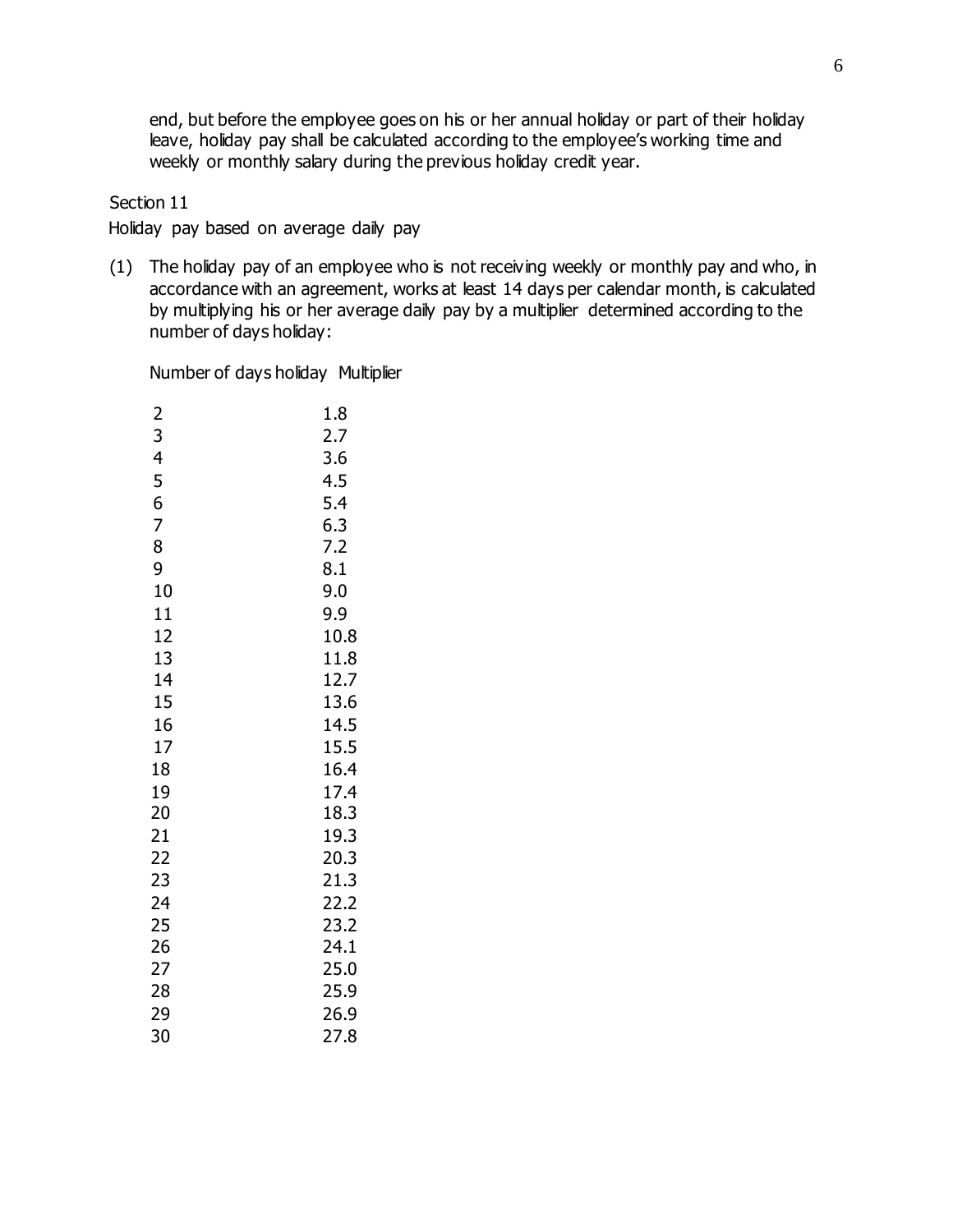- (2) If the number of days holiday exceeds 30, the multiplier is increased by 0.9 for each day of holiday.
- (3) The average daily pay is calculated such that the pay received by the employee, or his or her pay in arrears, for the time at work during the holiday credit year, excluding any sum payable for emergency overtime work and statutory or agreed overtime work on top of basic pay, is divided by the number of days worked during the holiday credit year, to which is added one-eighth of the hours at work in excess of statutory regular daily working hours or, if there are no legal provisions on the maximum regular daily working hours, one-eighth of the hours at work in excess of agreed regular working hours.
- (4) If, in accordance with the employee's contract, the employee's weekly working days number less than or more than five, the average daily pay is multiplied by the number of weekly working days and divided by five.

Percentage-based holiday pay

- (1) The holiday pay of an employee working fewer than 14 days per calendar month and not receiving weekly or monthly pay is 9 per cent or, if the employment relationship has lasted for at least one year by the end of the holiday credit year preceding the holiday season, 11.5 per cent, of the pay received, or pay in arrears, for the time at work during the holiday credit year, excluding any sum payable for emergency overtime work and statutory or agreed overtime work.
- (2) If the employee has been unable to work during the holiday credit year for reasons referred to in section  $7(2)(1-4)$  or  $7(2)(7)$ , the calculated amount of unreceived pay for the period of absence is added to the pay used as a basis for calculating holiday pay, the maximum period being that laid down in section 7(3). Unless otherwise agreed, the pay for the period of absence is calculated on the basis of the employee's average weekly working hours and his or her pay at the start of the period of absence, taking into account any pay rises introduced during the period of absence. If there has been no agreement on the average weekly working hours, the calculated pay is determined on the basis of the average weekly working hours during the 12 weeks preceding the absence.

Section 13 Annual holiday pay based on service charges

If it has been agreed that the remuneration for work is partly or wholly in the form of service charges received from the public, these will be included in the calculation of holiday pay, pay for carried-over holiday and holiday compensation. The holiday pay payable on the basis of service charges is calculated in the manner laid down in sections 9-12.

Section 14

Determining the holiday pay calculation method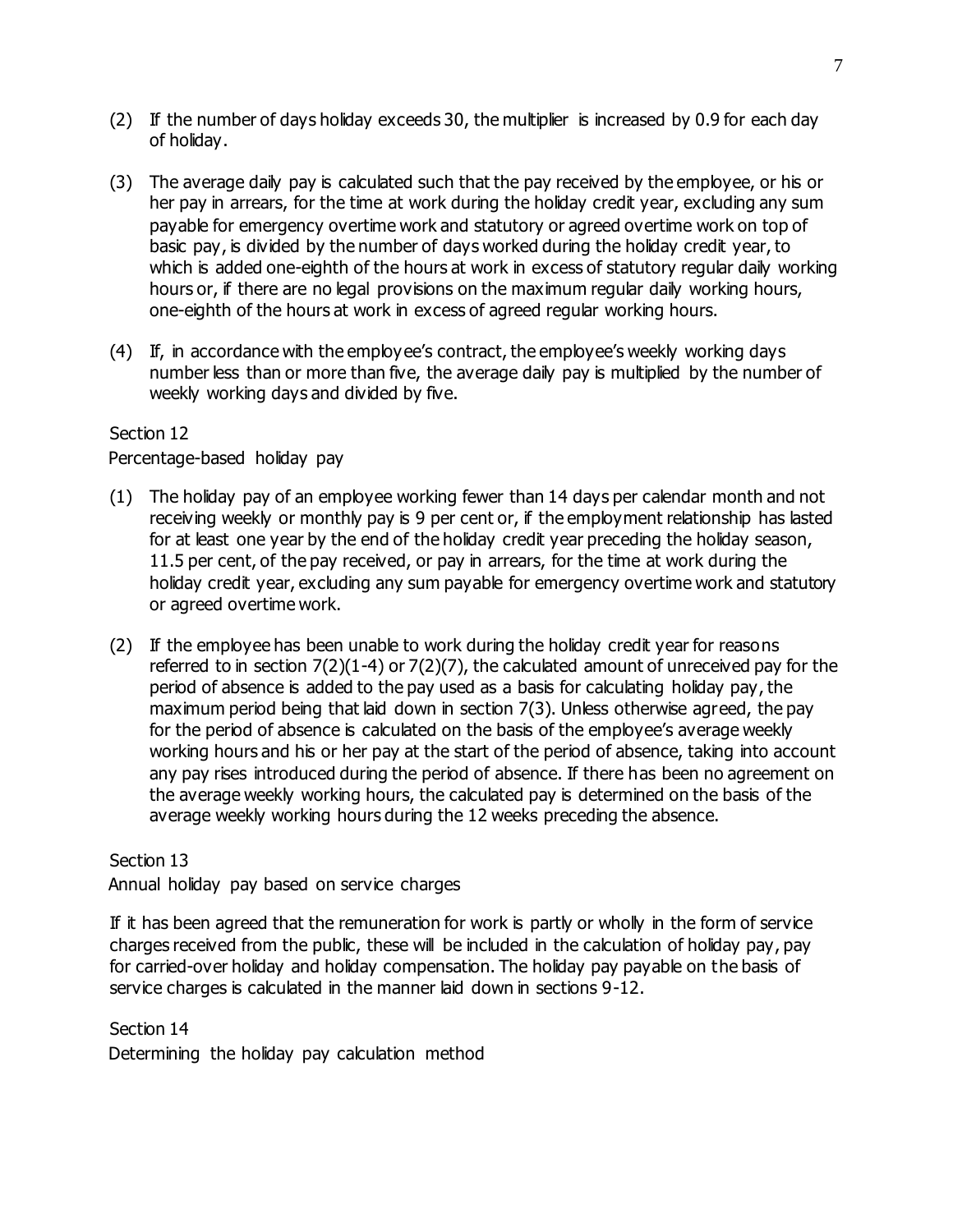- (1) The holiday pay calculation method is determined in accordance with sections 10-12 on the basis of the payment system applied to the employee at the end of the holiday credit year.
- (2) If the employee was receiving monthly pay before the start of the holiday, the employer and the employee may, notwithstanding the provisions in subsection 1, agree that the holiday pay for each period of holiday will be calculated on the basis of the monthly pay otherwise paid to the employee. The agreement must be in writing.
- (3) If, for part of the holiday credit year the employee has been earning holiday in accordance with section 6 and for part of the year has come under the leave arrangements referred to in section 8(1), the holiday pay and holiday compensation for the time spent on holiday and on leave, respectively, are calculated separately for each period.

Section 15 Payment of holiday pay

Holiday pay must be paid before the start of the holiday. For a holiday period not exceeding six days, the holiday pay may be given on the employee's normal pay day.

## **Chapter 4 Holiday compensation**

## Section 16

Holiday compensation during an employment relationship

An employee referred to in section  $8(1)$  above is entitled to receive as holiday compensation 9 per cent, or, if the employment relationship has lasted for at least one year by the end of the holiday credit year preceding the holiday season, 11.5 per cent, of his or her pay, or pay in arrears, for the time at work during the holiday credit year, excluding any sum payable for emergency overtime work and statutory or agreed overtime work. If the employee has been unable to work on account of maternity, special maternity, paternity or parental leave, the pay not received during the period of absence is added to the pay used as a basis for calculating the holiday compensation, as laid down in section 12(2).

# Section 17

Holiday compensation at the end of an employment relationship

(1) At the end of an employment relationship, the employee is entitled to holiday compensation instead of annual holiday for any holiday entitlement or holiday compensation earned but not yet received. If the employment relationship has lasted at least one year by the time it ends, the employee is entitled to holiday compensation from the start of the current holiday credit year for a period equivalent to the amount of holiday determined in accordance with the first sentence of section 5(1).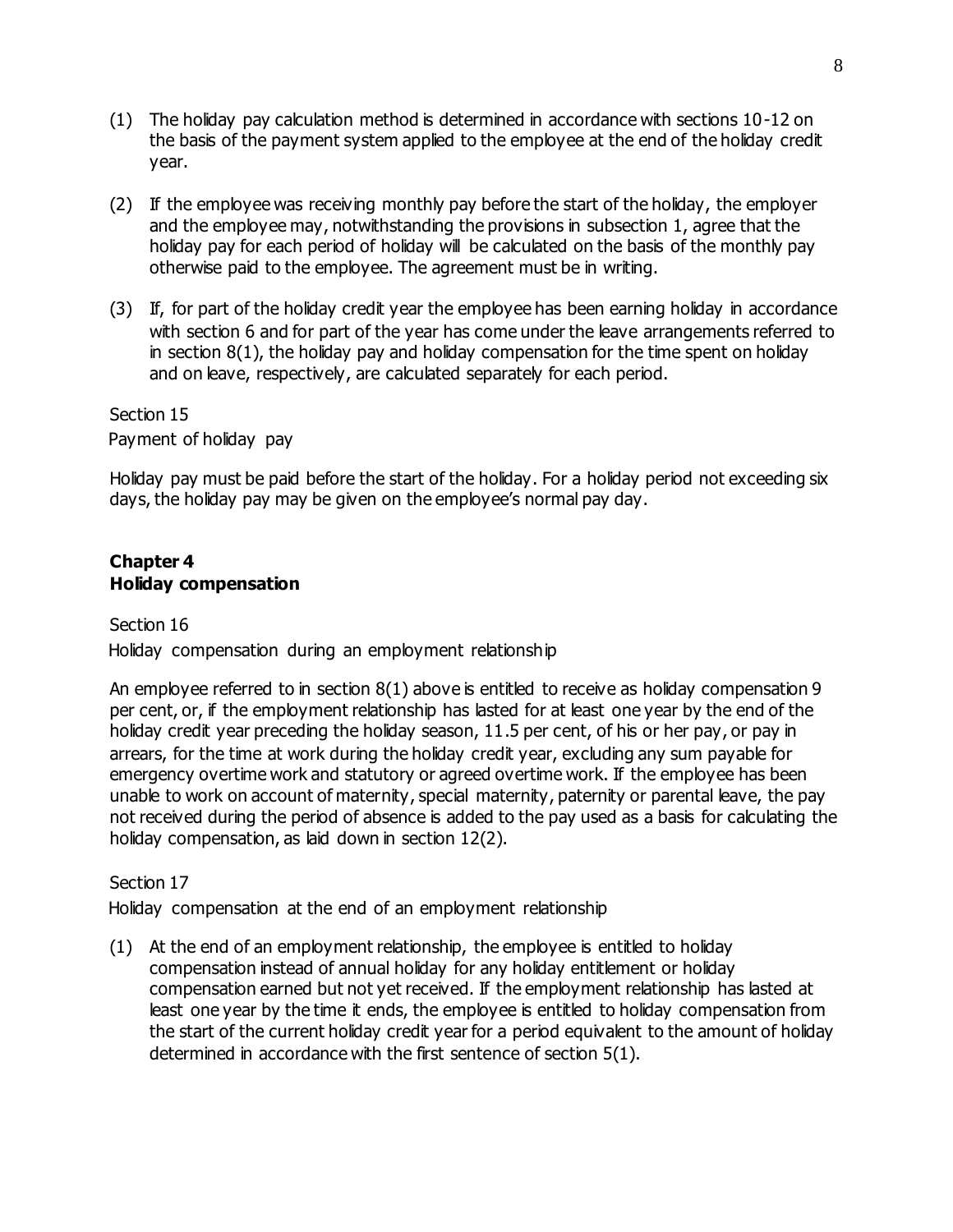- (2) If, in the first and last month of the employment relationship, the employee has accumulated a total number of days or hours at work, or a period equivalent to them, equal to the amount laid down in section 6 and 7 and has not been granted any holiday or holiday compensation for these months, then these months are each considered to constitute one full holiday credit month when the holiday compensation is determined.
- (3) Holiday compensation is calculated in compliance with the holiday pay provisions in sections 9-12, as applicable. The employee's pay per holiday day shall be calculated as follows: a divisor of 6 shall be used for those employees with weekly salaries and a divisor of 25 for those earning monthly salaries. (276/2013)
- (4) An employee who, at the end of the employment relationship, has not accrued holiday entitlement under sections 5-7, is entitled to an amount of holiday compensation calculated as laid down in section 16.

Agreement on transferring annual holiday benefits

When agreeing on a new employment relationship before the end of the current employment relationship, the employer and the employee may agree that the annual holiday benefits accrued by the employee before the end of the current employment relationship will be transferred to be granted during the new employment relationship. The agreement must be in writing.

## Section 19

Payment of holiday compensation

- $(1)$  An employee exercising his or her right to take the leave referred to in section  $8(1)$  is paid holiday compensation under section 16 for this leave and in the manner laid down in section 15. Holiday compensation is otherwise paid no later than the end of the holiday season.
- (2) When an employee goes to do military service, voluntary military service or non-military service, he or she is paid holiday compensation determined in accordance with section 17, even if his or her employment relationship is continuing.

# **Chapter 5 Granting annual holiday**

Section 20 Time of granting annual holiday

(1) An employee is granted annual holiday at a time determined by the employer, unless the employer and the employee agree on arranging the holiday in the manner referred to in section 21.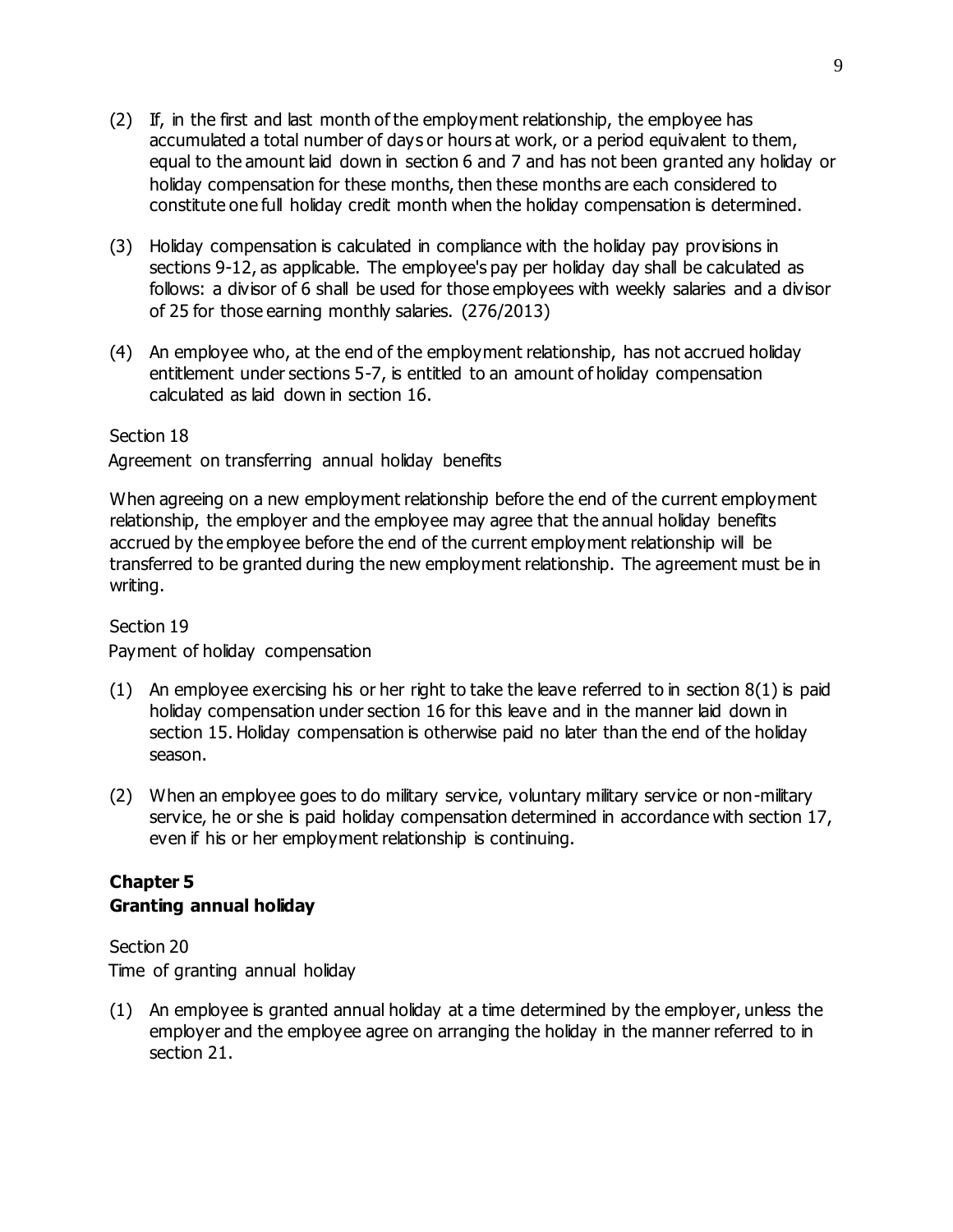- (2) A total of 24 weekdays of the annual holiday must be taken in the holiday season (summer holiday). The rest of the holiday (winter holiday) must be granted by the start of the following holiday season. Summer holiday and winter holiday must each be granted as uninterrupted periods unless, for work continuity reasons, it is essential to divide the portion of the summer holiday exceeding 12 weekdays into one or more parts.
- (3) If the granting of a holiday during the holiday season results in substantial difficulties for the employer's operations in seasonal work, the summer holiday may be granted outside the holiday season during the same calendar year.

Agreeing on the division and timing of the annual holiday during an employment relationship

- (1) The employer and the employee may agree that the employee will take the portion of the holiday that exceeds 12 weekdays in one or more periods.
- (2) The employer and the employee may agree on setting the annual holiday in a period that starts at the beginning of the calendar year which includes the holiday season and ends the following year before the start of the holiday season. Furthermore, an agreement can also be made on the taking of the portion of the holiday exceeding 12 weekdays within one year of the end of the holiday season.
- (3) If the employee's employment relationship ends before he or she is entitled to take annual holiday as laid down in section 20, the employer and the employee may agree that the employee can take the annual holiday earned up to the end of his or her employment relationship before the employment relationship ends.
- (4) On the initiative of the employee, the employer and the employee may agree on converting the amount of annual holiday in excess of 24 weekdays into shortened working hours. The agreement must be in writing.

#### Section 22

Consulting the employees

The employer must explain to the employees or their representatives the general principles observed at the workplace in the granting of annual holidays. Before determining the timing of the holiday, the employer must grant the employees an opportunity to express their views on the matter. The employer must, as far as possible, take the proposals of the employees into consideration and observe impartiality in the timing of the holidays.

#### Section 23

Giving notification of the timing of the annual holiday

When determining the timing of the holiday, the employer must notify the employees of this no later than one month before the start of the holiday. If this is not possible, notification of the timing of the holiday may be given at a later date. However, the notification must be given at least two weeks before the start of the holiday.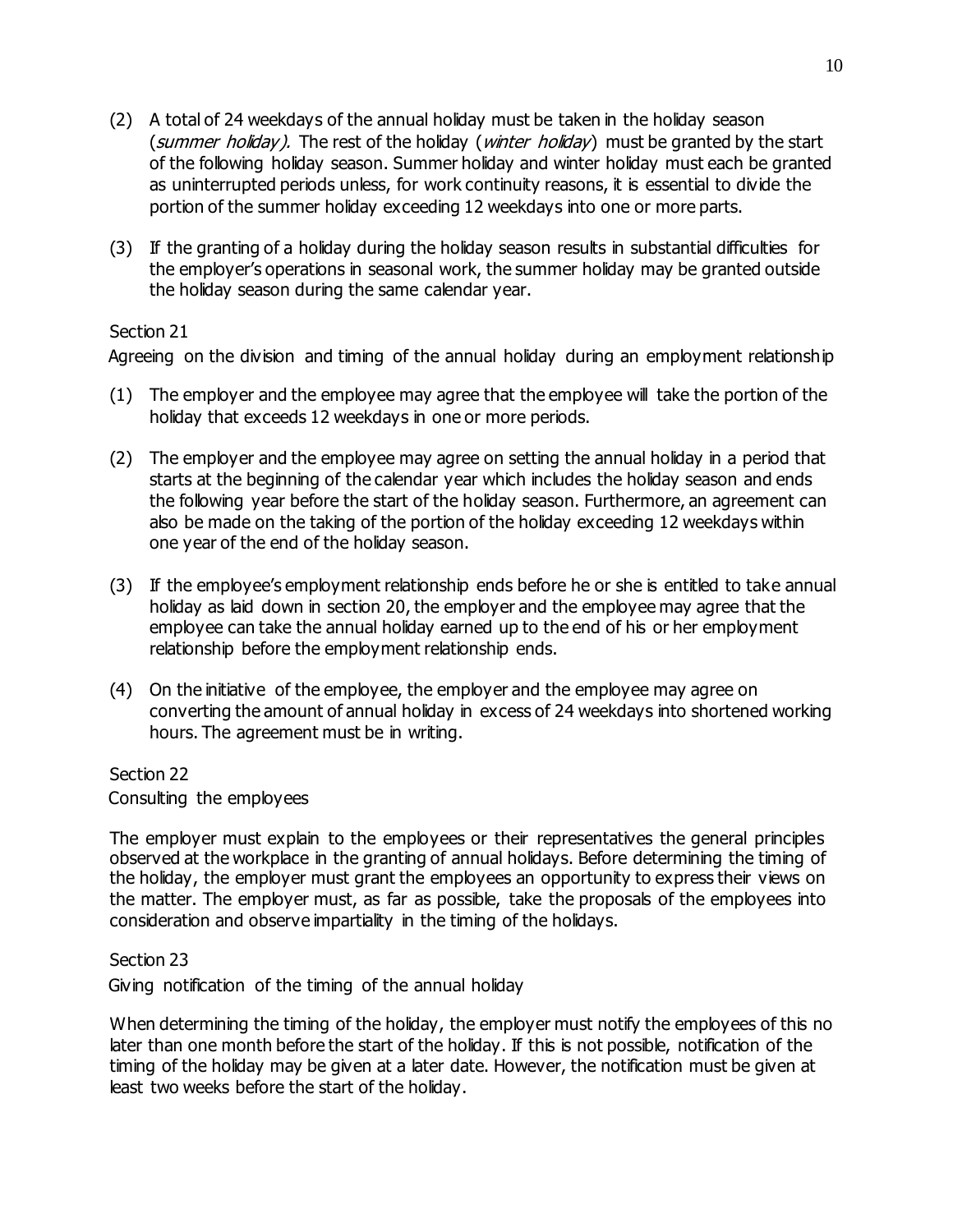Arranging annual holiday during an employee's time off

- (1) The employer may not, without the consent of the employee, determine that the annual holiday will start on an employee's day off if this would mean a reduction in the number of days holiday for the employee. An amount of holiday that is three days or less may not, without the consent of the employee, be granted if a day of that holiday would fall on a day on which the employee, under his or her duty schedule, has a day off.
- (2) The employer may not, without the consent of the employee, determine that the annual holiday will take place at the same time as the employee's maternity or paternity leave. If, because of maternity or paternity leave, the employee's annual holiday cannot be granted in the manner referred to in section 20 or 21, the holiday may be granted within six months of the end of the leave.

## Section 25 (182/2016)

Incapacity for work at the start of and during annual holidays

- (1) If an employee, at the start of his or her annual holiday or part of it, is incapacitated because of childbirth, illness or accident, the holiday must, at the request of the employee, be postponed to a later date. The employee also has, at his or her request, the right to have the holiday or part of it postponed if it is known that during his or her holiday the employee has to receive medical treatment or other comparable treatment during which he or she will be incapacitated.
- (2) If an employee's incapacity for work due to childbirth, illness or accident begins during annual holiday or part of it, the employee has the right, at his or her request, to have the days when he or she has been incapacitated for work included in the annual holiday that exceed six holiday days postponed to a later date. The above mentioned waiting days must not decrease the employee's right to a four-week annual holiday.
- (3) An employee does not, however, have the right to have his or her holiday postponed when he or she has caused the incapacity intentionally or through gross negligence.
- (4) The request to postpone annual holiday must be made to the employer without delay, and the employee must, at the request of the employer, present a reliable account of his or her incapacity for work.

## Section 26 (346/2019)

Timing of annual holiday postponed because of incapacity for work

(1) A summer holiday postponed under the provisions of section 25 above must be granted during the holiday season, and winter holiday before the start of the following holiday season. If such granting of holiday is not possible, holiday must be granted during the holiday period in the calendar year following the original holiday period, but no later than by the end of that calendar year. If, because of a continuing incapacity for work, the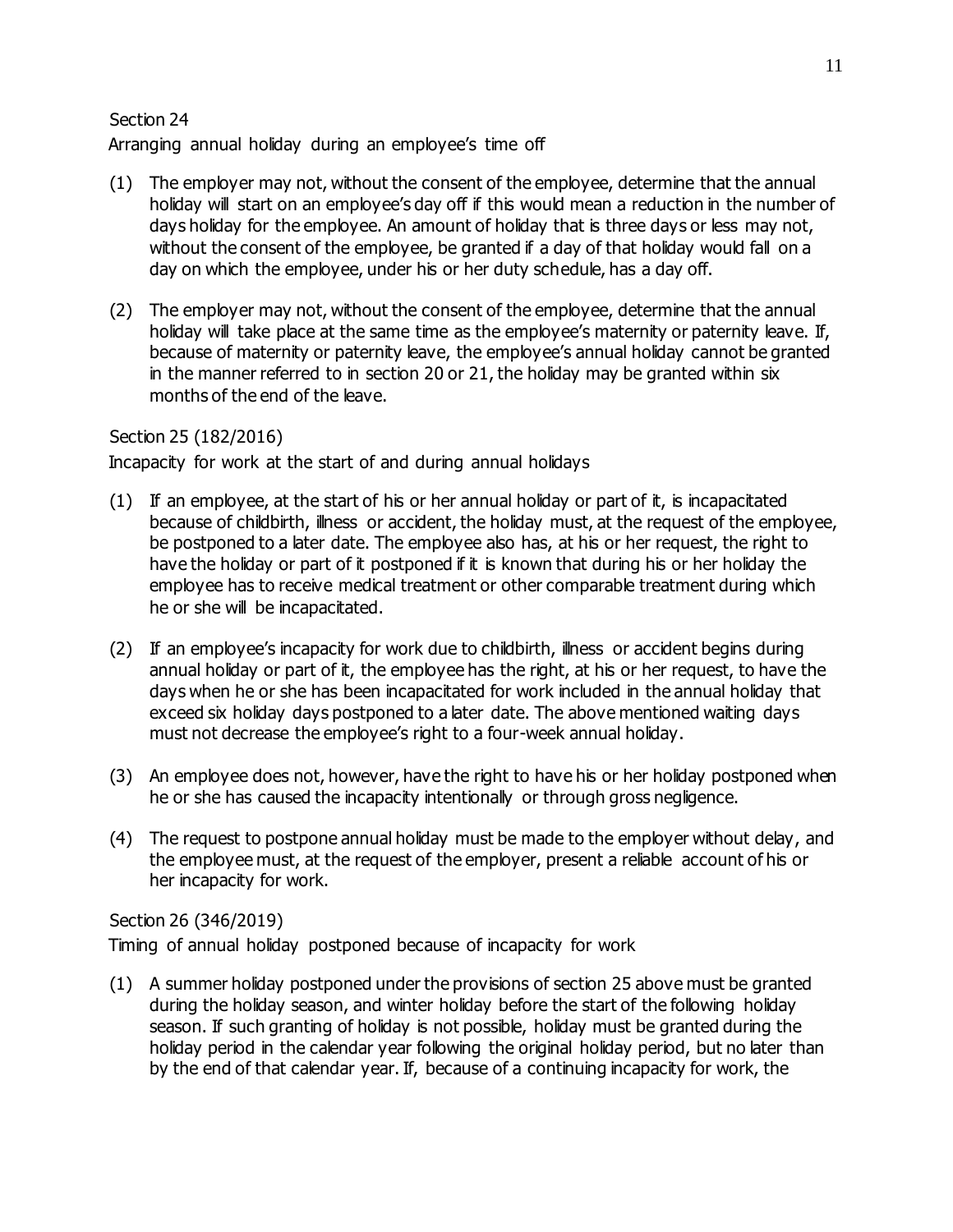granting of the holiday is not possible in the manner referred to above either, the holiday not granted is replaced with holiday compensation referred to in section 17.

(2) The employer must give notification of the timing of the postponed holiday no later than two weeks, or if this is not possible, one week, before the start of the holiday.

## Section 27

Carrying over annual holiday

- (1) The employer and the employee may agree that the portion of the holiday that exceeds 18 days will be taken during the following holiday season or thereafter as carried–over holiday. The employee has the right to carry over any portion of his or her holiday exceeding 24 days, provided that this does not cause any serious harm to the production and service operations at the workplace.
- (2) The employer and the employee must negotiate about the carrying over of annual holiday and the number of days of holiday to be carried over no later than the time the employer consults the employees about the timing of the annual holiday, as laid down in section 22.
- (3) The carried-over holiday must be granted to the employee in the calendar year or years that he or she decides. If it is not possible to agree on a more precise timing of carried over holiday, the employee must give notification about taking the carried-over holiday no later than four months before it starts. Provisions on the postponing of annual holiday and the granting of postponed holiday in sections 25 and 26 also apply to carried-over holiday.
- (4) An employee whose pay is determined in accordance with section 10 has the right to receive this pay for the time of the carried-over holiday. If the employee's pay is determined in accordance with sections 11 or 12, the pay payable to him or her for the time of the carried-over holiday is determined in accordance with the pay of the holiday credit year preceding the start date of the carried-over holiday or part of it. At the end of the employment relationship, or when the employment relationship is put on a part-time basis or the employee is laid-off without further notice, the employee is entitled to compensation for carried-over holiday not taken, as laid down in section 17.

#### **Chapter 6 Miscellaneous provisions**

Section 28 (346/2019) Holiday pay statement

When paying holiday pay or the remuneration referred to in this Act, the employer must give the employee a statement detailing the amount of holiday pay or remuneration, and the basis on which it was determined.

Section 29 Keeping records of annual holidays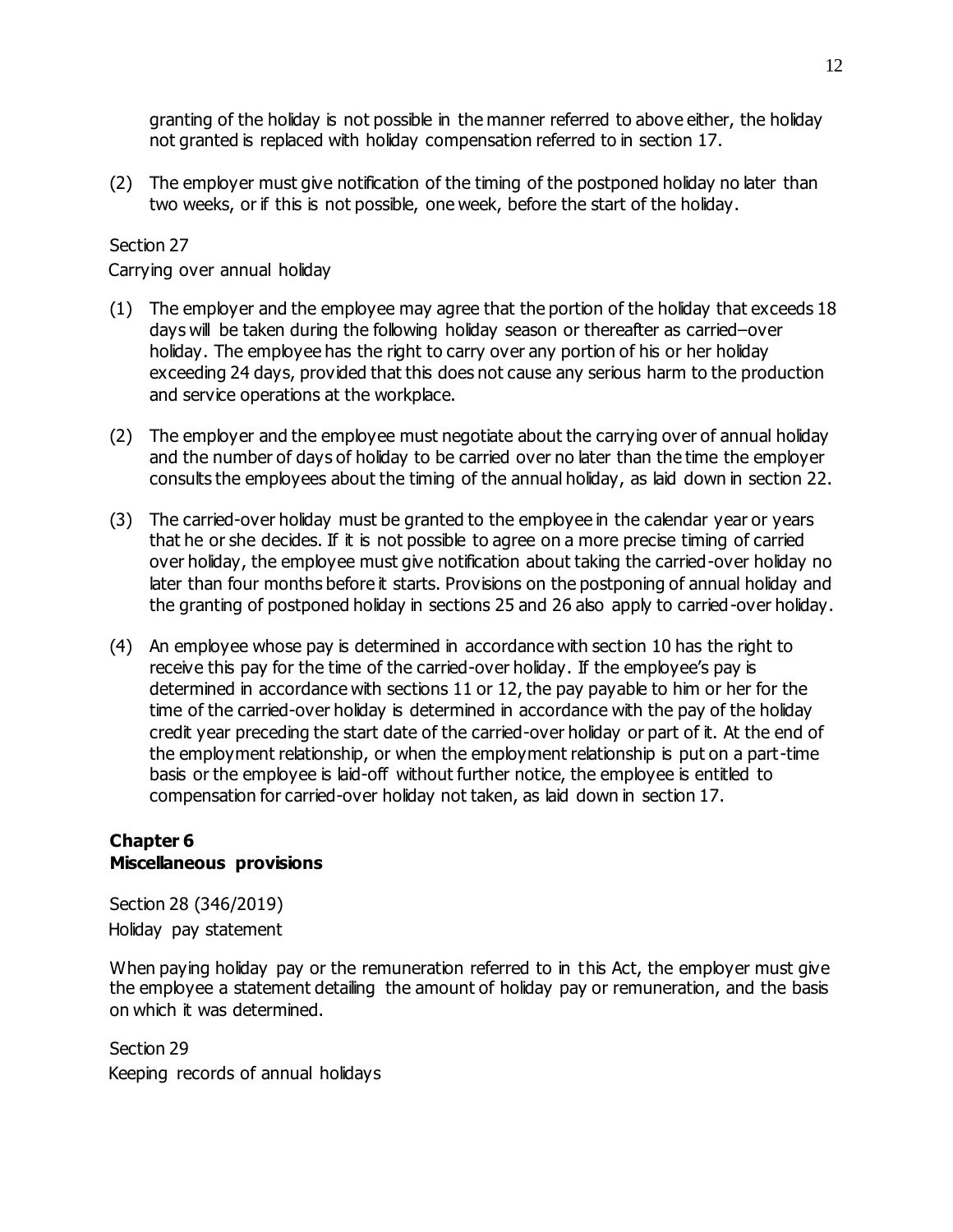- (1) The employer must keep records of the employee's annual holidays, any supplementing additional leave days and carried-over holidays, and of the holiday pay and holiday compensation determined on the basis of this Act (annual holiday records). The annual holiday records must show the duration and dates of the annual holidays, the number and dates of additional leave days, the amount of holiday pay and holiday compensation, and the basis on which they are determined. (346/2019)
- (2) The annual holiday records and written agreements concluded between the employer and the employee under this Act must be shown on request to the body carrying out occupational safety inspection, the employees' shop steward or the elected representative chosen in accordance with Chapter 13, section 3 of the Employment Contracts Act or, if neither has been elected, to the occupational safety delegate. The employee or anybody authorized by him or her has the right, on request, to receive written details of the records of the employee's annual holiday and carried-over holiday.
- (3) The annual holiday records must be kept at least until the end of the claim period laid down in section 34.

Deviating by collective agreement

- (1) The employers' and employees' national associations have the right to agree otherwise on the holiday season, the calculation and payment of holiday pay and holiday compensation, making winter holiday part of other arrangements concerning shortened working hours which they have agreed on, carried-over holidays and the provisions of section 8(2). A collective agreement between these associations may also include agreement on dividing the portion of annual holiday exceeding 12 weekdays in such a way that it can be taken in one or more parts and on the period equivalent to time at work as laid down in section 7, provided that the duration of employees' annual holidays is equal to that laid down in this Act. However, the provisions of section 7(2)(1) may not be deviated from by any agreement to the detriment of employees. Furthermore, national collective agreements for public officials in central and local government may include an agreement on the period of notice to be observed in the transfer or interruption of a public official's annual holiday, and on the grounds for interrupting a holiday when the transfer or interruption is necessary for weighty reasons connected with the exercise of government authority or essential for carrying out the statutory health and safety -related tasks of a public body. (182/2016)
- (2) An employer may also apply the provisions of collective agreements referred to in subsection 1 above in employment relationships of those employees who are not bound by collective agreements but in whose employment relationships the employer is required, under the Collective Agreements Act (436/1946), to apply the provisions of collective agreements. In those employment relationships in which it is permitted to apply the provisions of a collective agreement still in force, and if so agreed in the employment contract, the provisions of a collective agreement referred to above may continue to be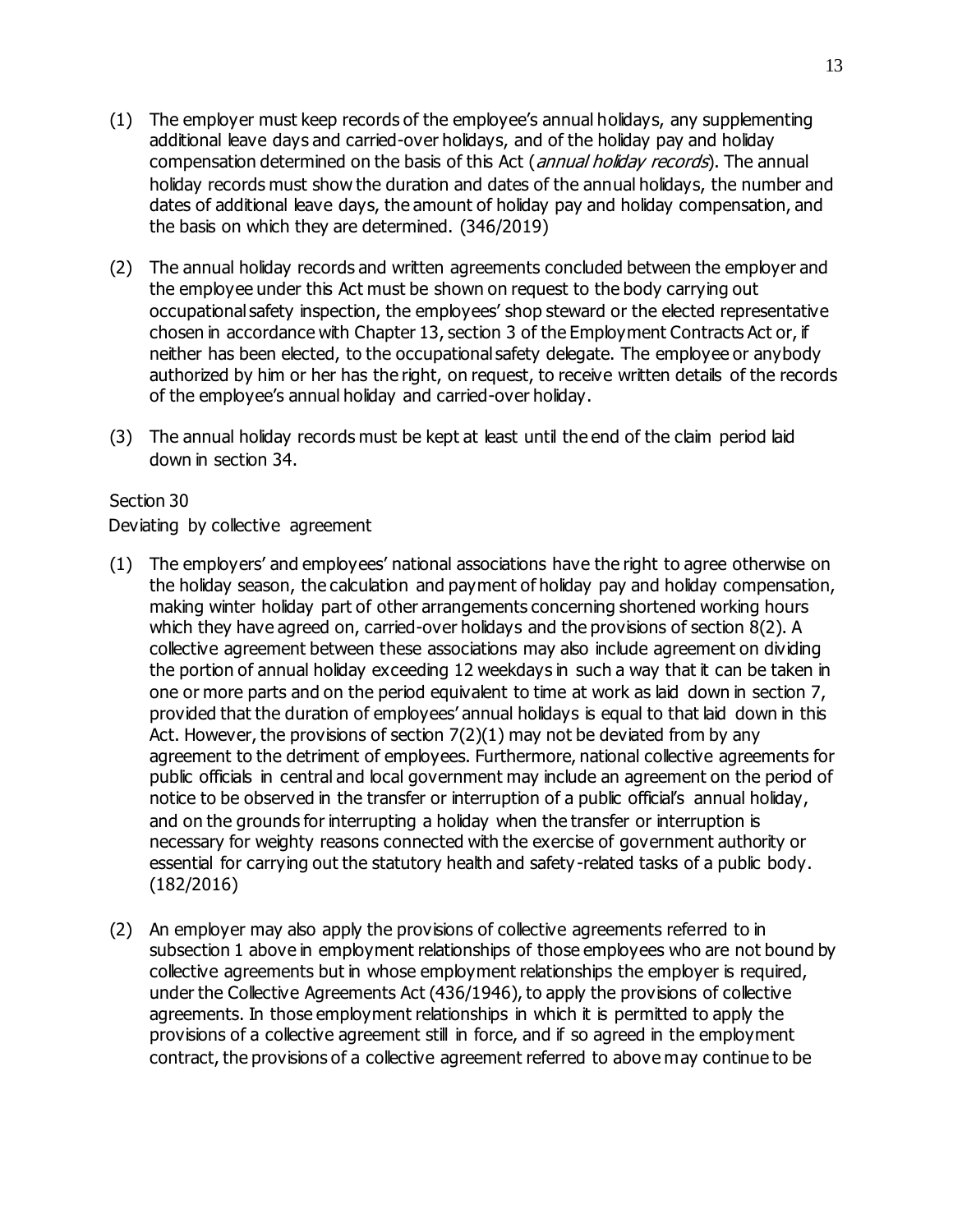applied after the collective agreement expires and until the entry into force of a new collective agreement.

(3) The provisions in this section on an employer's national association correspondingly also apply to a Government negotiating authority or other Government agreement authority, the Commission for Local Authority Employers, the Church of Finland Negotiating Commission, the Orthodox Church of Finland, the Provincial Government of Åland and the Municipal Delegation for Collective Agreements of the Province of Åland. The collective agreements referred to in this section may be concluded by the parties referred to section 46(1) of the Act on Parliamentary Public Officials (1197/2003) in the case of Parliament, the parties referred in section 42(1) of the Act on Public Officials of the Bank of Finland (1166/1998) in the case of the Bank of Finland, and the parties referred to in section 11(2) of the Act on the Social Insurance Institution of Finland (731/2001) in the case of the Social Insurance Institution.

## Section 31

Provisions deviating from the law in a generally applicable collective agreement

An employer required to adhere to a generally applicable collective agreement referred to in Chapter 2, section 7 of the Employment Contracts Act may also observe the provisions of a collective agreement referred to in section 30 of this Act within its own scope of application, provided that application of the provisions does not require agreement at local level. In these cases the provisions of the last sentence of section 30(2) will also apply.

## Section 32

Annual holiday longer than that provided for by law

Unless otherwise laid down in an agreement, the provisions of this Act on holiday pay and holiday compensation shall apply to any annual holiday which is longer than that provided for by law and based on a collective agreement. Unless otherwise agreed, the portion of the holiday exceeding the holiday provided for by law shall be granted as laid down in section 20(2) on the granting of winter holiday.

## Section 33

Longer annual holiday for public officials in central government

(1) In addition to what is laid down on annual holiday in this Act, public -service relationships referred to in the State Public Officials' Act (750/1994) and the Act on Parliamentary Public Officials are also subject to the following provisions:

1) a public official is granted three weekdays of normal annual holiday for each full holiday credit month if, before the start of the holiday season, he or she has a total of at least fifteen years' service entitling him or her to annual holiday;

2) when a portion of a public official's normal annual holiday other than that belonging to carried-over holiday is taken outside the holiday season, this portion of the holiday is granted with a 50 % extension, though the extension may not be more than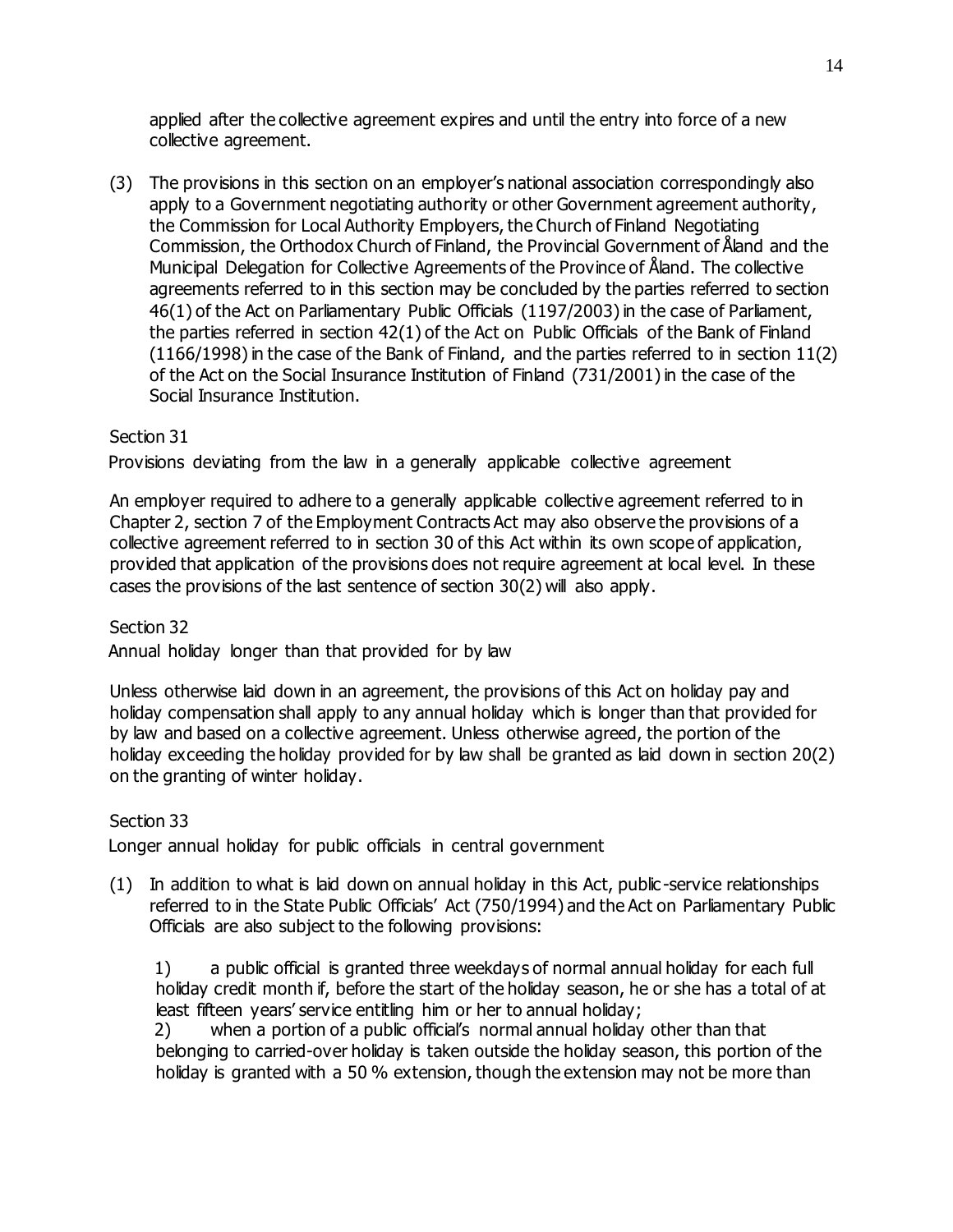half of the duration of the entire holiday of the person in question and may not be more than six weekdays; when a maximum of 34 weekdays of the annual holiday determined in accordance with paragraph 1 is taken during the holiday season, the holiday shall be granted with an extension of nine weekdays in the case of a public official entitled to holiday on the basis of 12 holiday credit months; when a public official saves some of his or her normal days of annual holiday to be taken as carried-over holiday, corresponding reductions are made to the 34-day maximum referred to above; if the public official is not entitled to a holiday based on 12 holiday credit months but is nevertheless entitled to a holiday for at least seven holiday credit months, the holiday shall be granted with an extension of five weekdays, provided that no more than three quarters of the normal annual holiday, from which is deducted the carried-over holiday, is taken during the holiday season.

(2) Agreements deviating from what is provided in subsection 1 may be made as laid down in section 30.

## Section 34

Claim period

- (1) The right to obtain the entitlement referred to in this Act shall expire if a claim during the employment relationship is not made within two years of the end of the calendar year during which the annual holiday should have been granted or the holiday compensation paid.
- (2) After the end of the employment relationship, any claim concerning an entitlement referred to in subsection 1 must be commenced within two years of the end of the relationship.

#### Section 35

#### **Availability**

The employer must keep this Act and the agreements concluded under it freely available to the employees at the workplace.

Section 36 Statement of the Labour Council

The Labour Council shall issue statements on the application and interpretation of this Act, as laid down in the Act on the Labour Council and Derogation Permits Concerning Labour Protection (400/2004).

Section 37 **Supervision** 

The occupational safety and health authorities shall supervise compliance with this Act.

Section 38 Penal provisions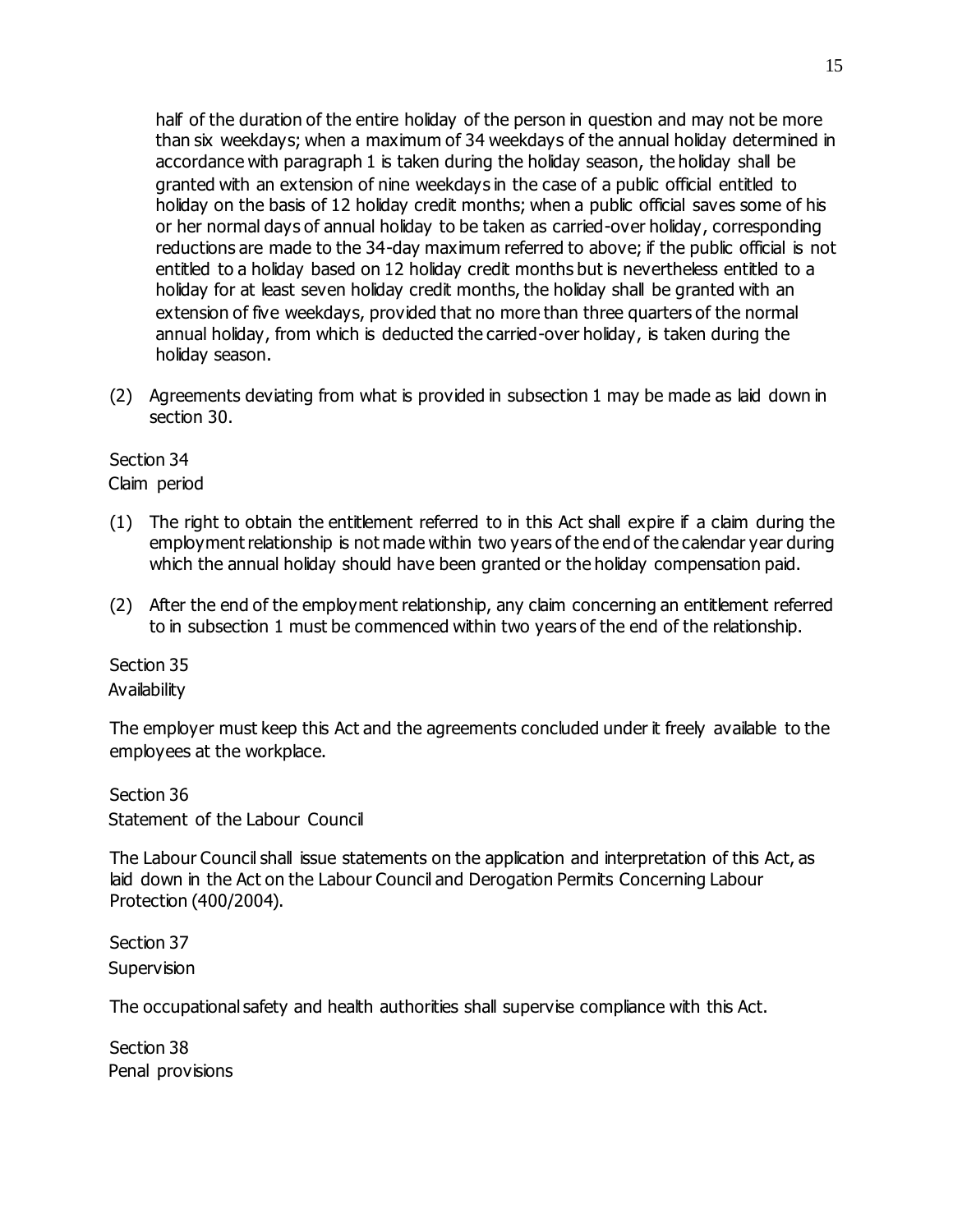(1) An employer or an employer's representative who deliberately or through carelessness:

1) neglects to grant an employee annual holiday as laid down in this Act or keeps an employee at work during the period it has determined as annual holiday,

2) neglects to give, without delay, the holiday pay statement laid down in section 28, after being requested by the employee, or

3) neglects its obligation laid down in section 35 concerning the availability of the Act and agreements,

shall be fined for *an annual holiday offence*. The allocation of liability between the employer and its representatives shall be determined in accordance with the grounds laid down in Chapter 47, section 7 of the Criminal Code (39/1889).

(2) Provisions on punishment for neglect or abuse concerning annual holiday records referred to in section 29 of this Act and for an annual holiday offence that has been committed in spite of a request, order or prohibition by occupational safety and health authorities are contained in Chapter 47, section 2 of the Criminal Code.

## **Chapter 7 Transitional provisions and entry into force**

Section 39 Entry into force

- (1) This Act enters into force on 1 April 2005.
- (2) This Act repeals the following, as amended:
	- 1) the Annual Holidays Act of 30 March 1973 (272/1973);
	- 2) the Act on the annual holidays of officeholders and employees in municipalities and other public sector corporations in certain cases (111/1939) of 21 April 1939;
	- 3) the Decree on the annual holidays of Government civil servants (692/1973) of 31 August 1973;
	- 4) the Decree on annual holidays and holiday compensation of certain part-time civil servants and part-time teachers in the Government sector (1200/1987) of 23 December 1987;
	- 5) the Decree on the annual holidays of civil servants in the foreign service (208/1992) of6 March 1992; and
	- 6) the Government decision on annual holidays of Government employees (284/1978) of20 April 1978.
- (3) If an act or decree contains references to a provision repealed by this Act, this Act will apply instead.

Section 40 Transitional provisions